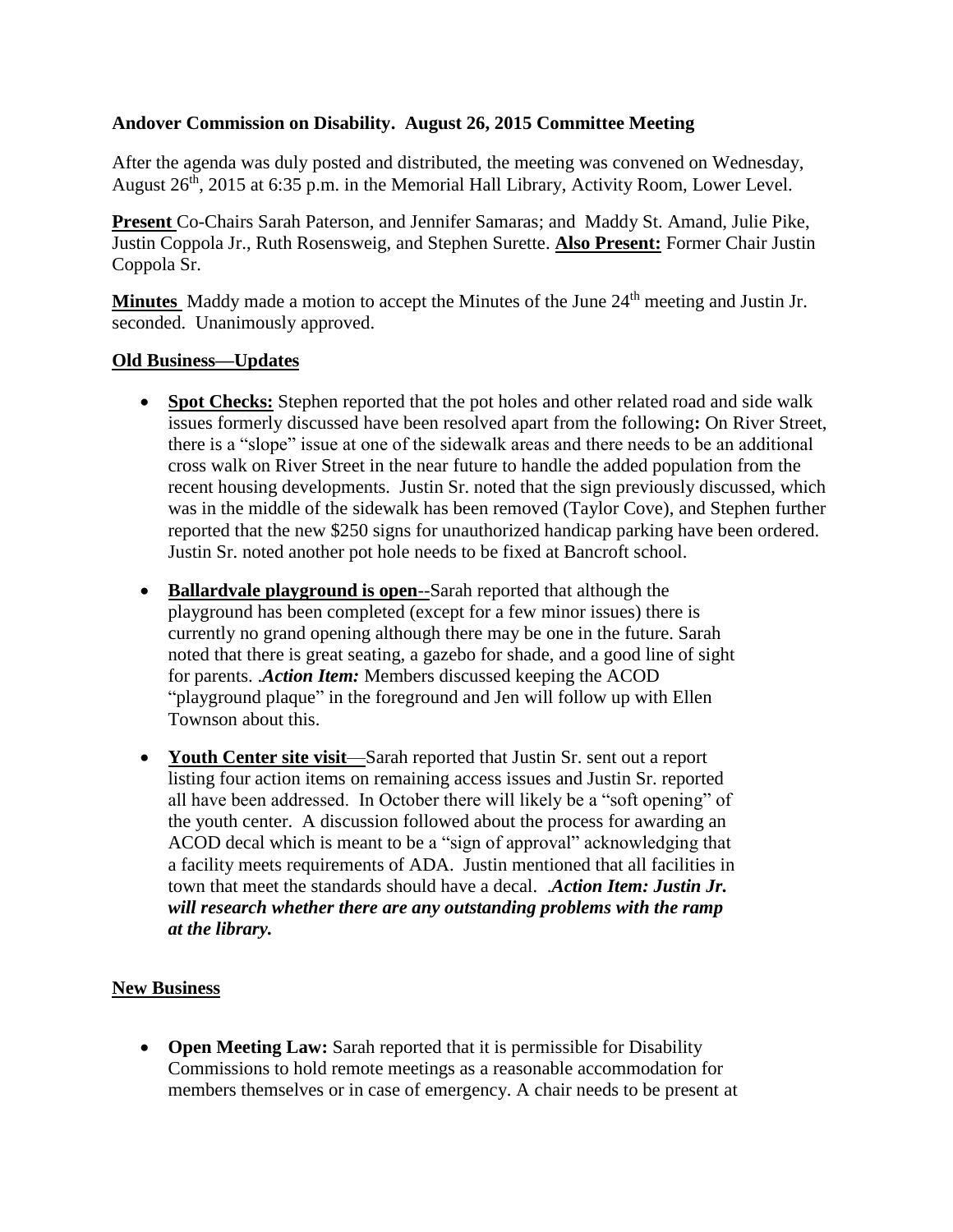the publicly-posted and authorized location to allow for public attendance. Members may then participate by phone. Members agreed to take a vote on the following: "*we now vote to authorize participation (for remote meetings) generally to all of the commission's meetings*." Stephen made a motion to allow remote meeting using the above wording and Justin Jr. seconded. Unanimously approved.

- Budget for FY2016/2017: Jen reported that the town Accounting Office needs numbers submitted in October 2015 for next year's budget. There was general agreement to discuss budget items at the September meeting.
- **Brainstorming for seed project money**: Sarah asked the members to be thinking about budget items prior to the next meeting and mentioned as an example, taking a look at existing TRIAD procedures that might possibly be enhanced with ACOD involvement-- such as taking another look at whether the emergency "bags" provided to people are adequate in terms of prescriptions for needed medications and the like. Maddy noted that TRIAD should be considered in discussions about this type of issue and members agreed to put this item on a tentative list for discussion at the next meeting.
- **Sign up table for Andover Day September 12, 2015:** Sarah started to assign members for the 9-4 day at the table. Ideally there should be 2 people at the table at all times. There will be stickers, brochures, book marks and other treats.
- **ACOD Newsletter** Justin Sr. proposed re-activating what used to be the ACOD newsletter as he noted that in many ways they serve as ACOD's "history". General discussion followed and it was agreed that the commission would produce a January newsletter as follows: put newsletter on the website and have limited print distribution such as town manager and his direct reports. As for content, Ruth agreed to write some copy and Maddy and other members agreed to write occasional articles as needed. Justin Jr. mentioned he could work on templates and seek member review on articles prior to final distribution.
- Other: Maddy mentioned the Center at Punchard is having an event on September 25th featuring various town agencies and raised the question of whether ACOD should inquire about its possible presence for the event. *Action Item:* Maddy will contact the director Kathy Urquhart about this.
- **CAM training**: Maddy reported that ACOD's "Sponsored citizen" attended recent training and she plans to go on site visits in the future with ACOD. *Action Item:* Julie plans to attend the training in October. Members